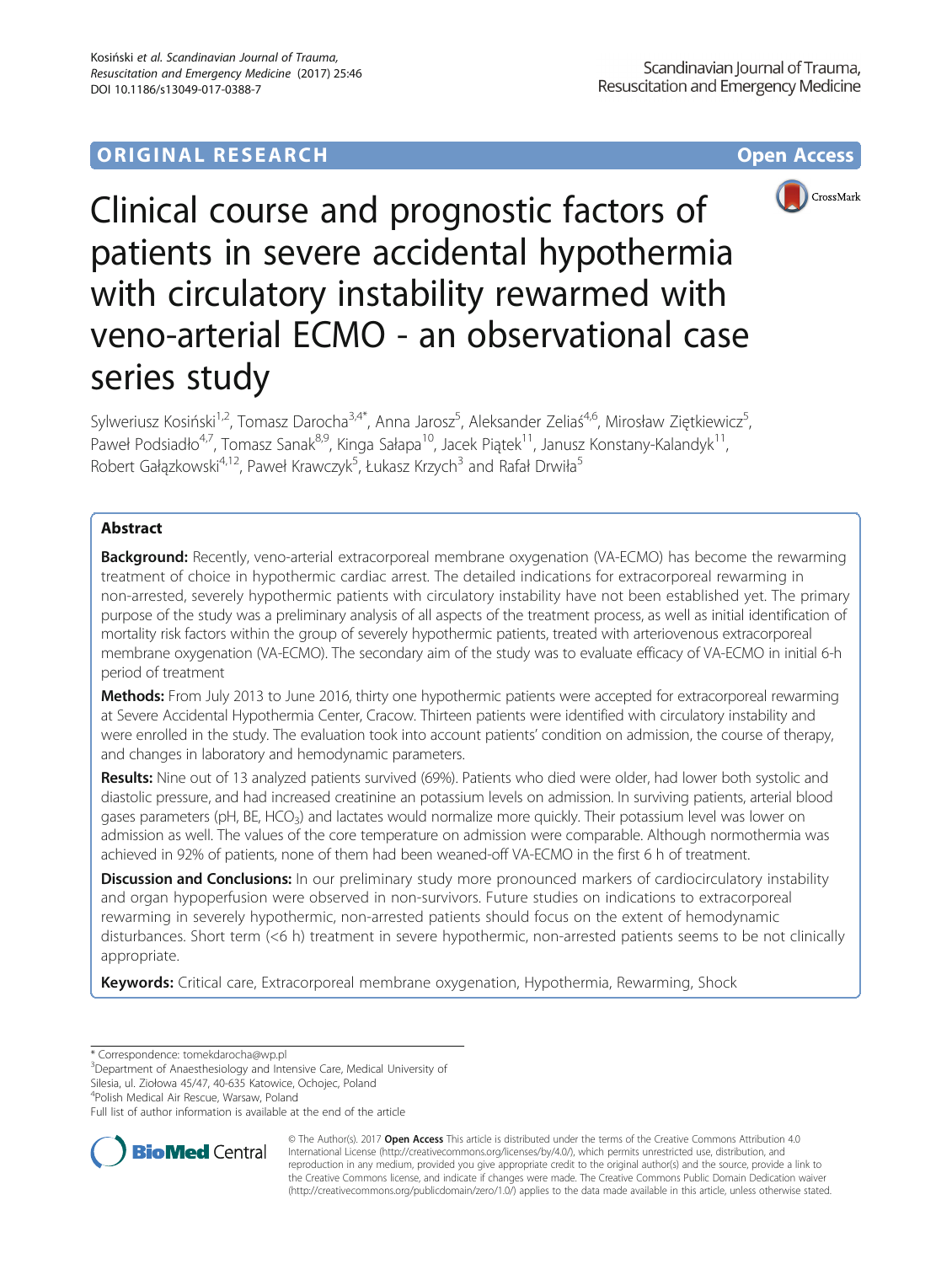## Background

The hypothermia-induced circulatory failure is multifactorial. In the course of cooling dehydration, fluid shifts, and increased urine output deplete the intravascular volume and cause haemoconcentration. In severe hypothermia the decrease in heart rate and rhythm disturbances result in fall in cardiac output (CO). Systemic vascular resistance falls as catecholamine release is blunted [\[1](#page-5-0)]. The further decrease of cardiac output may result from cardiac contractile dysfunction [\[2](#page-5-0)]. During and after rewarming, a hypothermiainduced cardiac failure ranging from mild reduction of CO to the fulminant circulatory shock is referred to as rewarming shock [[3\]](#page-5-0).

Recently, veno-arterial extracorporeal membrane oxygenation (VA-ECMO) has become the rewarming treatment of choice to be instituted in the presence of hypothermic cardiac arrest or severe circulatory instability [[4](#page-5-0)–[6\]](#page-5-0). One of the major advantages of VA-ECMO seems to be possibility of prolonging cardiorespiratory support if required after rewarming e.g. continuing circulatory instability, arrhythmias or impaired tolerance for the low-flow state [[4](#page-5-0), [7](#page-5-0), [8](#page-6-0)].

Due to low availability of extracorporeal life support (ECLS) equipment, few centers worldwide undertake extracorporeal rewarming attempts in patients with accidental hypothermia. One of the few such centers is Severe Hypothermia Treatment Center (SHTC) established in Cracow, Poland. Since all stages of diagnostics and treatment have been based on the same original protocol, there is a unique opportunity to conduct an initial comparative data analysis of patients treated under the same conditions in one center in a relatively short period of time [\[9](#page-6-0)].

The use of ECLS for HT III patients (core temperature <28 °C, not in cardiac arrest) may be considered in the several situations [[4\]](#page-5-0), but the detailed indications for VA-ECMO rewarming in this group of patients have not been established yet. Thus, the primary aim of the study was a preliminary analysis of all aspects of the treatment process, as well as initial identification of mortality risk factors in patients with cardiocirculatory instability in the course of severe accidental hypothermia treated with VA-ECMO.

The secondary aim of the study was to evaluate efficacy of VA-ECMO in initial 6-h of treatment, which – at least in theory, taking into account achievable rate of rewarming, should allow for stabilization of core temperature and cardiocirculatory disturbances.

## Methods

From November 2013 to June 2016, 31 severely hypothermic patients (core temperature < 28 °C) have been rewarmed with VA-ECMO. Twelve of them fulfilled the criteria of cardiocirculatory instability (systolic blood pressure <90 mmHg and/or life-threatening arrhythmia) [\[4](#page-5-0), [5](#page-5-0)]. One patient was admitted with core temperature 29,0 °C, but met all other clinical criteria of inclusion. Two patients suffered from cardiac arrest (ventricular fibrillation) during transport to the center, but in both cases circulation had been restored after short duration cardiopulmonary resuscitation (in 8th and 15th minute). Therefore, 13 patients were included in this study. Hypothermia was consecutive of urban exposure in all patients.

Vascular access was obtained via the femoral artery and vein with 22-24 Fr venous and 17-21 Fr arterial cannulas (Bioline Coating, Maquet, Rastatt Germany). The Rotaflow Console REF 706037 (Maquet, Rastatt, Germany) unit, with Heat Unit HU 35 heat exchanger and oxygenator (Permanent Life Support Set, Maquet, Rastatt, Germany) was used in all cases.

The clinical characteristics of 13 analyzed patients included: sex, age, type of exposure, type and distance of transport, vital signs on arrival (heart rhythm, core temperature, blood pressure, type of arrhythmia), complications during Intensive Care Unit (ICU) stay, catecholamine use (dose and duration of treatment), duration of mechanical ventilation, duration of VA-ECMO treatment, rate of rewarming, left ventricular ejection fraction (LVEF) on discharge and survival rate. The clinical characteristics of the group are presented in Table [1.](#page-2-0)

Comparison of clinical parameters between survivors and non-survivors included core temperature (Tc), blood pressure and end-tidal carbon dioxide ( $EtCO<sub>2</sub>$ ) at admission, as well as parameters of acid-base balance (pH,  $pCO<sub>2</sub>$ ,  $pO<sub>2</sub>$ , base deficit), lactate level and clearance, serum glucose, electrolytes and creatinine, levels of creatine kinase, creatine kinase-MB and high sensivity troponin T (hsTnT), hemoglobin level and coagulation profile.

Blood samples were collected for the blood glucose and chemistry analysis at the time of admission and according to accepted schedule. Arterial blood gas analysis according to alpha-stat strategy (corrected to the normal body temperature) was assessed on admission and on 2, 4, 6, 8, 10, 12, 16, 20, 24 h of ICU stay. Blood tests were assayed by routine automated laboratory techniques (Cobas System 600, Roche Diagnostics GmbH, Manheim, Germany). All biochemical analyses were performed in the central hospital laboratory, certified with a cardiac and clinical chemistry program by RIQAS (Randox Quality Assessment Scheme, UK). Lactate clearance was calculated as followed [\[10](#page-6-0)]:  $\left| \frac{1}{\text{lactate}_{\text{initial}} - \text{lactate}_{\text{delayed}}} \right| \frac{1}{\text{lactate}_{\text{initial}}} \right| \times 100\%.$ 

Due to a small sample included in the study, the statistical analysis has been limited to presentation of descriptive statistics. Categorical variables were presented as numbers of subjects and percentages. Continuous variables were analyzed for normal distribution using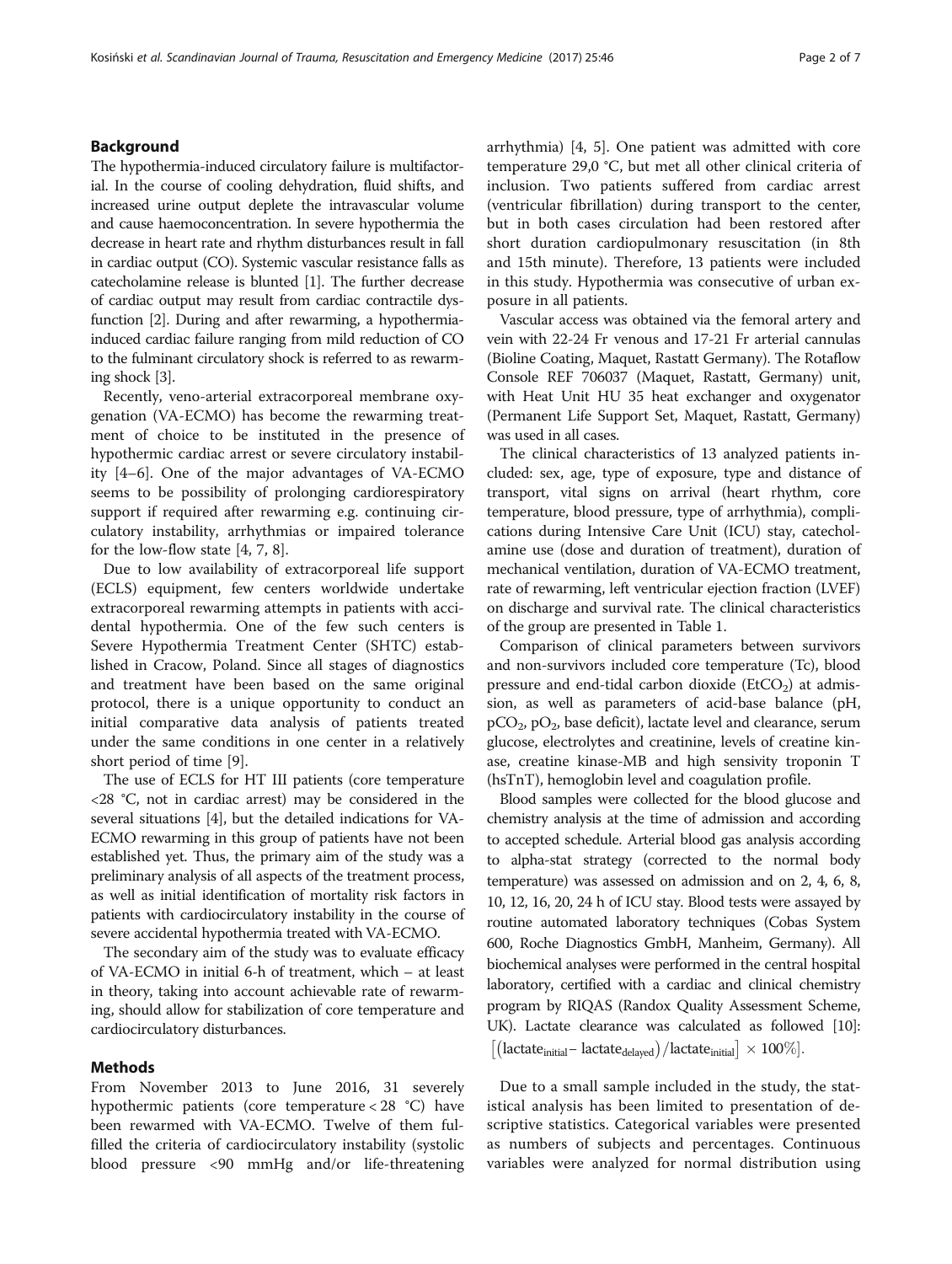<span id="page-2-0"></span>Table 1 Characteristics and outcomes of the 13 patients in severe accidental hypothermia with cardiocirculatory instability

| ╯                                         |                                      |
|-------------------------------------------|--------------------------------------|
| Sex: Male                                 | 10 (77%)                             |
| Age [years]                               | Me 60; IQR [56-66]                   |
| Urban-type hypothermia                    | 13 (100%)                            |
| Distance of transport [km]                | Me 14, IQR [7-82]                    |
| Type of Transport                         |                                      |
| <b>HEMS</b>                               | 2 (15%)                              |
| Ambulance                                 | 10 (77%)                             |
| ECMO team to the patient                  | 1(8%)                                |
| Tc on admission $[°C]$                    | $25.8 \pm 2.1$ (20.7-29.0)           |
| HR on admission [min <sup>-1</sup> ]      | $53 \pm 12.9$ (40-80)                |
| SBP [mmHg]                                | Me 70 (50–80)                        |
| DBP [mmHg]                                | Me 40 (30–60)                        |
| Heart rhythm on admission                 |                                      |
| Sinus rhythm                              | 8 (62%)                              |
| Atrial fibrillation                       | 2 (15%)                              |
| Junctional rhythm                         | 3 (23%)                              |
| Complications during ICU stay             |                                      |
| Aspiration Pneumonia                      | 1(8%)                                |
| Lower Limb Ischemia                       | 3 (23%)                              |
| Bleeding from Upper GI Tract              | 3(23%)                               |
| Alcohol Withdrawal Syndrome               | 4 (31%)                              |
| Kidney Failure                            | 3 (23%)                              |
| Cathecholamine use                        |                                      |
| Adrenaline                                | 4 (31%; mean dose<br>0.16 ug/kg/min) |
| Noradrenaline                             | 9 (69%; mean dose<br>1.7 ug/kg/min)  |
| Dopamine                                  | 2 (15%; mean dose<br>15 ug/kg/min)   |
| Dobutamine                                | 3 (23%; mean dose<br>16.7 ug/kg/min) |
| More than 1 cathecholamine used           | 5 (38%)                              |
| Cathecholamine administration [days]      | Me 2 IQR [1-7]                       |
| Duration of mechanical ventilation [days] | Me 2 IQR [1,3-7,9]                   |
| Duration of VA-ECMO [hours]               | Me 23 IQR [19-32]                    |
| Rate of rewarming [C/hrs.]                | Me 1,8 IQR [1,5-3,0]                 |
| Duration of stay in the ICU [days]        | Me 3 IQR [2,0-9,0]                   |
| LVEF on discharge [%]                     | $56 \pm 8 (40 - 65)$                 |
| Survived                                  | 9 (69%)                              |

M denotes mean value; Me median, IQR interquartile interval

the Shapiro–Wilk test and were presented as mean plus standard deviation and minimum and maximum for normal distribution and were presented as median values (Me) with lower and upper quartiles (IQR) for non-normal distribution.

## Results

The comparison of clinical parameters and outcomes of survivors and non-survivors are presented in Table [2](#page-3-0). Patients who died were older, with lower blood pressure and biochemical parameters abnormalities reflecting severe organ hypoperfusion, including significantly increased potassium level and more than doubled creatinine concentrations. The clinical characteristics of non-survivors, including time and cause of death are presented in Table [3.](#page-3-0) In survivors, arterial blood gas parameters (pH, BE, HCO<sub>3</sub>  $\dot{\phantom{1}}$ ) and lactates normalized faster. Lactate clearance in the first 24 h of ICU admission is presented in Fig. [1.](#page-4-0) There is also a considerable difference between end-tidal  $CO<sub>2</sub>$  and arterial blood gas  $CO<sub>2</sub>$ partial pressure on admission of about 20 mmHg (Table [2\)](#page-3-0).

After 6 h of therapy, normothermia was achieved in 12 patients (92.3%). None of the patients had been weaned off ECMO within the first 6 h of treatment. The outcome of 13 patients after 6 h of VA-ECMO treatment are presented in Table [4.](#page-4-0)

## **Discussion**

In our study we have attempted to indicate unfavorable prognostic factors in a small, but uniform group of severely hypothermic patients with cardiocirculatory instability, treated with VA-ECMO. Those factors were: old age, low blood pressure on admission, low initial and post-warming  $PaCO<sub>2</sub>$  partial pressure, low pH, large base deficit, high serum creatinine, potassium and lactate levels (marked at least six hours of rewarming). However, the study sample size is too small to assess any predictive value of individual factors related to survival. Thus, the main finding of the study is that most prominent feature which distinguishes survivors and nonsurvivors in our cohort are clinical and biochemical parameters reflecting organ hypoperfusion. At the moment the clinical criteria to be considered as the indications for ECLS rewarming are: failure to improve with external active and minimally invasive rewarming methods, life-threatening arrhythmia, hypotension (systolic blood pressure <90 mmHg), respiratory failure, refractory acidosis and comorbidities, which limit tolerance for the low-flow state of HT III [[4](#page-5-0)]. Although our study was only observational in design and limited to small number of patients it indicates, that future studies on indications to extracorporeal rewarming in severely hypothermic, non-arrested patients should focus on the extent of hemodynamic disturbances. The mean systolic blood pressure in analyzed cohort was below 70 mmHg despite high catecholamine doses. Mair and Ruttmann proposed a scheme in which the criteria for introducing extracorporeal rewarming in non-arrested, severely hypothermic patients was SBP ≤60 mmHg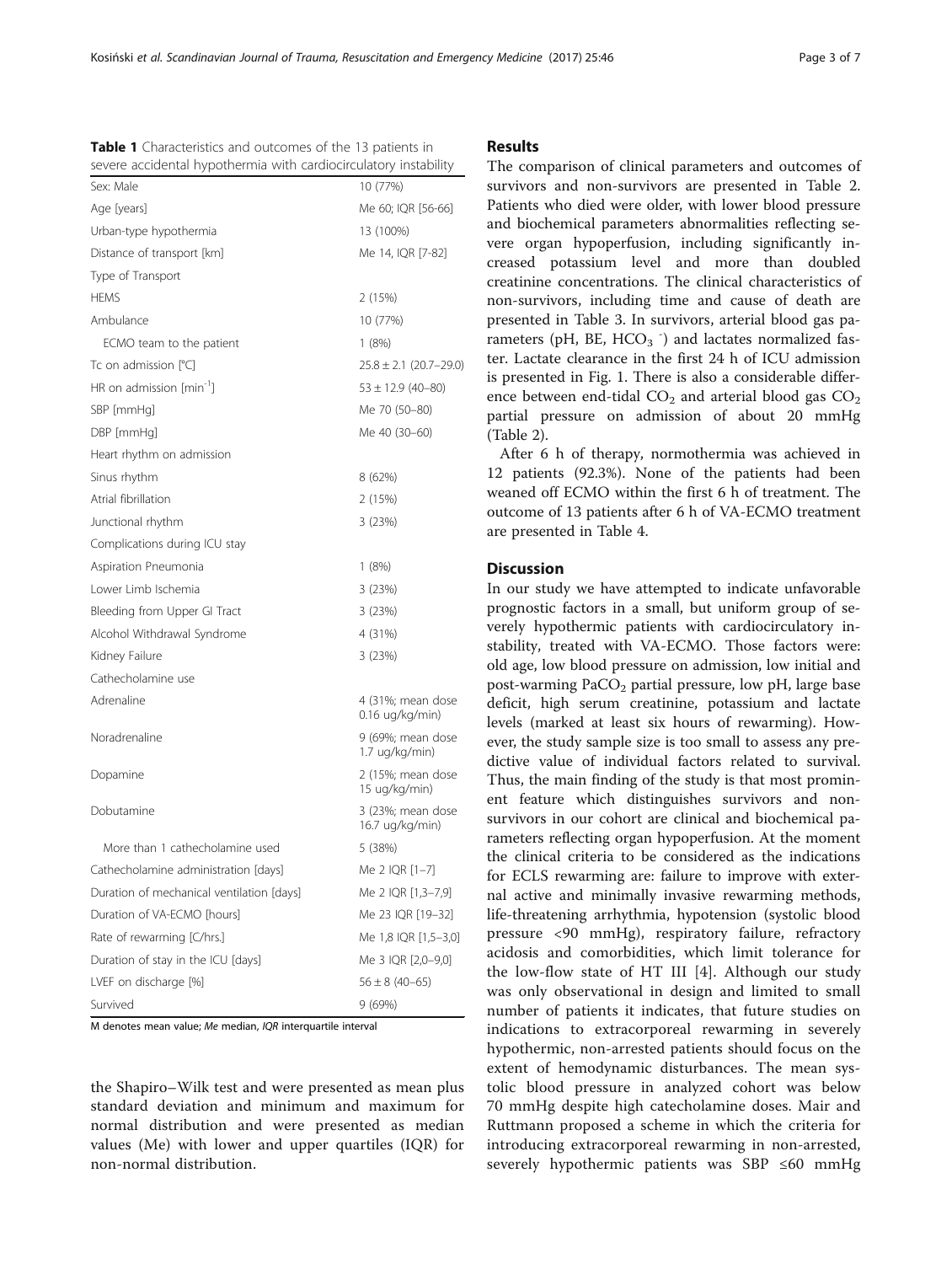<span id="page-3-0"></span>

| <b>Table 2</b> Characteristics of survivors and non-survivors |  |  |
|---------------------------------------------------------------|--|--|
|---------------------------------------------------------------|--|--|

| Parameter                                              | Survivors $(n = 9)$        | Non-survivors $(n = 4)$    |
|--------------------------------------------------------|----------------------------|----------------------------|
| Age [years]                                            | Me 57 IQR [55-60]          | Me 73 IQR [64.5-82.5]      |
| Tc at hospital admission [°C]                          | $26.07 \pm 1.51$           | $25.32 \pm 3.24$           |
| SBP at hospital admission [mmHq]                       | $74.4 \pm 8.82$            | $57.5 \pm 5$               |
| DBP at hospital admission [mmHq]                       | $47.2 \pm 7.55$            | $35 \pm 5.77$              |
| pH at hospital admission                               | $7.14 \pm 0.08$            | $7.02 \pm 0.15$            |
| pH after achieving normothermia                        | Me 7.32 IQR [7.32-7.33]    | Me 7.23 IQR [7.03-7.32]    |
| $EtCO2$ at hospital admission                          | $17.3 \pm 1.5$             | $14.5 \pm 2.5$             |
| PaCO <sub>2</sub> at hospital admission [mmHq]         | $41.4 \pm 8.2$             | $26.4 \pm 7.4$             |
| PaCO <sub>2</sub> after achieving normothermia [mmHg]  | Me 31.4 IQR [28.7-31.8]    | Me 24.5 IQR [19.2-29.6]    |
| PaO <sub>2</sub> at hospital admission [mmHq]          | $232.5 \pm 117.7$          | $107.6 \pm 50.7$           |
| Lactate level (mmol/l) at hospital admission           | $6.89 \pm 5.94$            | $12.57 \pm 4.55$           |
| Lactate level (mmol/l) after achieving normothermia    | Me 2.9 IQR [1.4-3.6]       | Me 12.2 IQR [8.4-15.3]     |
| Lactate clearance 6 h                                  | 46.9%                      | 5.7%                       |
| Lactate clearance 24 h                                 | 73.0%                      | 34.8%                      |
| Lactate clearance at normothermia                      | 56.0%                      | 5.7%                       |
| BE at hospital admission [mEq/L]                       | $-14.322 \pm 4.82$         | $-23.45 \pm 4.33$          |
| BE after achieving normothermia [mEq/L]                | Me -9.2 IQR [-11.4 - -7.7] | Me-14 IQR [-22.1--12.1]    |
| HCO <sub>3</sub> at hospital admission [mmol/L]        | $13.889 \pm 4.09$          | $7.225 \pm 1.63$           |
| HCO <sub>3</sub> after achieving normothermia [mmol/L] | $16.389 \pm 3.37$          | $9.850 \pm 4.78$           |
| K at hospital admission [mmol/L]                       | $3.022 \pm .76$            | $4.975 \pm .85$            |
| Na at hospital admission [mmol/L]                      | $137.6 \pm 6.4$            | $143.2 \pm 16.1$           |
| Glucose at hospital admission [mmol/L]                 | $8.2 \pm 2.97$             | $6.1 \pm 1.07$             |
| Creatinine at hospital admission [µmol/L]              | Me 85 IQR [64-114]         | Me 194 IQR [139-376]       |
| CK at hospital admission [U/L]                         | Me 1374 IQR [1114-2397]    | Me 4664 IQR [1724-18054]   |
| CK 6 h [U/L]                                           | Me 1195 IQR [495-4168]     | Me 1948 IQR [595-6830]     |
| CK-MB at hospital admission [U/L]                      | Me 115 IQR [100-132]       | Me 278 IQR [164-394]       |
| CK-MB 6 h [U/L]                                        | Me 70 IQR [54-183]         | Me 180 IQR [125--249]      |
| hsTnT at hospital admission [nmol/L]                   | Me 0.033 IQR [0.027-0.048] | Me 0.082 IQR [0.073-0.203] |
| hsTnT 6 h [nmol/L]                                     | Me 0.064 IQR [0.038-0.372] | Me 0.097 IQR [0.091-0.17]  |
| INR at hospital admission                              | $1.46 \pm .28$             | $1.61 \pm .23$             |
| APTT 0 h                                               | $37.7 \pm 10.7$            | $35.9 \pm 15.1$            |
| PLT at hospital admission [10 <sup>3</sup> /uL]        | $142 \pm 66$               | $124 \pm 110$              |
| Hb at hospital admission [g/dl]                        | $12.13 \pm 4.0$            | $10.90 \pm 3.66$           |
| Hb after achieving normothermia [q/dl]                 | $9.54 \pm 1.94$            | $9.15 \pm 1.21$            |

Continuous data presented with mean value with standard deviation (normal distribution) or as median with lower and upper quartiles (non-normal distribution). M denotes mean value; Me median, IQR interquartile interval

Table 3 The clinical characteristics of non-survivors

| Sex/age (years) | Tc (°C) | VA ECMO treatment<br>(hours) | Time of death<br>(hours since admission) | Cause of death                                                     |
|-----------------|---------|------------------------------|------------------------------------------|--------------------------------------------------------------------|
| M/66            | 20.7    | -42                          | 216                                      | gastrointestinal bleeding, hepatic failure, multiple organ failure |
| F/81            | 25.6    |                              | 48                                       | traumatic brain injury, gastrointestinal bleeding                  |
| M/63            | 27.O    | 26                           | 36                                       | methanol intoxication                                              |
| F/84            | 28.0    | 16                           | 20                                       | gastrointestinal bleeding, renal insufficiency                     |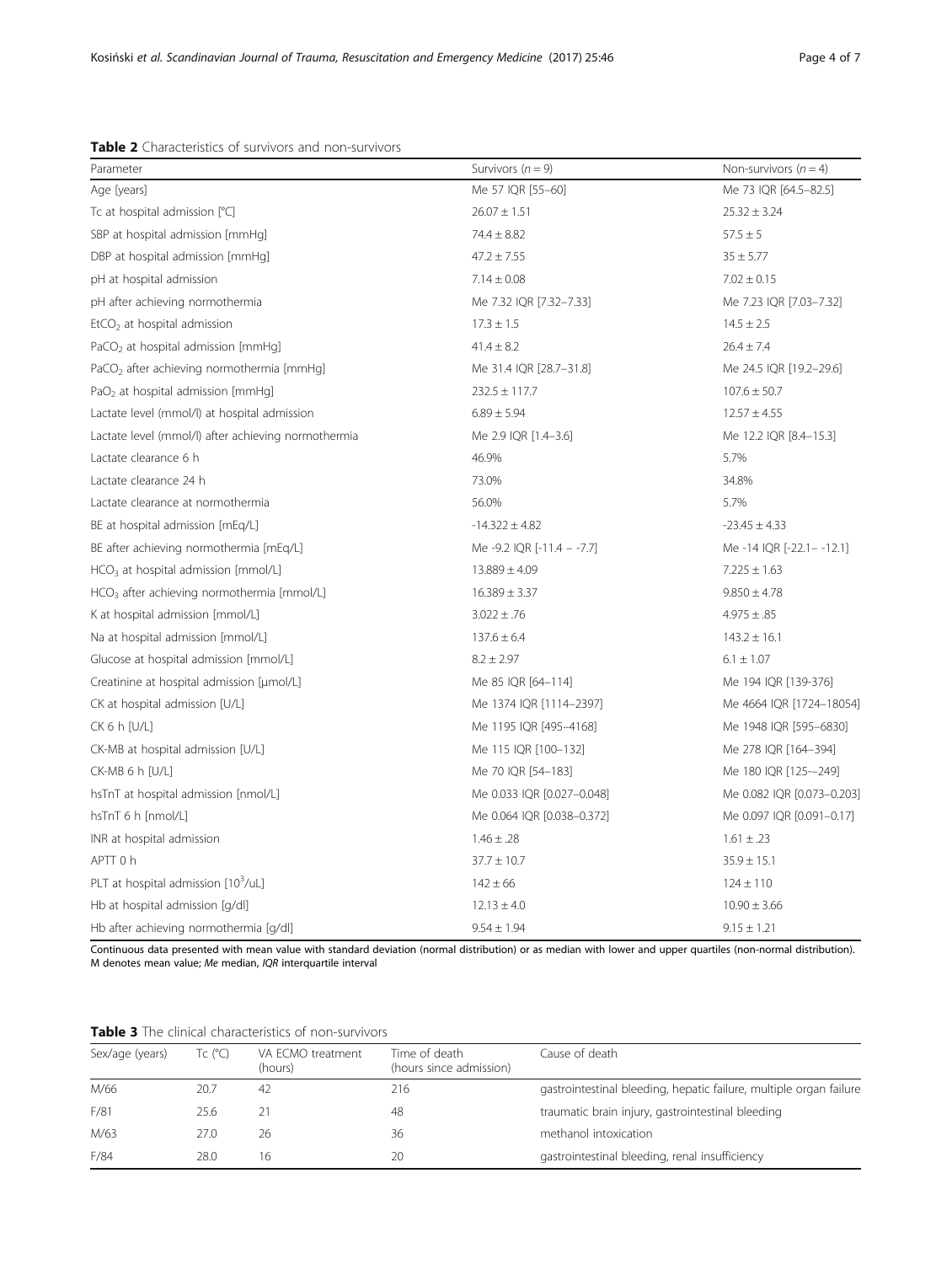<span id="page-4-0"></span>

and/or serious rhythm disorders [\[11](#page-6-0)]. Taking into account the results of our study and experience from SHTC, we were eager to accept those lower limits of blood pressure instead of current <90 mmHg. At the same time, in our opinion, there should be an emphasis on acid-base balance parameters, which – if they are not stabilized or normalized in the initial phase of emergency actions – indicate serious hemodynamic disturbances in the course of hypothermia.

Mortality rate until ICU discharge in our study was 31%. Vassal et al. in their study, which was also dedicated to urban-type hypothermia, reported the mortality rate of 38% with the core temperature (Tc) higher by 3 ° C, mean systolic pressure higher by 16 mmHg, and all patients being rewarmed by non-invasive methods. Taking into account the study subgroup of patients with Tc  $\langle 29 \degree C \rangle$  (21 patients), the mortality was over 50% [\[12](#page-6-0)]. When comparing the results of both studies it could be concluded, that extracorporeal rewarming can be beneficial, at least in selected group of the patients. However despite numerous case reports, observation studies, rich clinical experience and expert guidelines, there is lack of randomized controlled trials and it is difficult to present convincing, evidence-based proofs of increased survival rate in patients treated by extracorporeal rewarming. In many cases, death is caused by concomitant, chronic

conditions, trauma, and/or circumstances in which hypothermia occurred (such as asphyxia in drowning or avalanche burial) [\[4](#page-5-0)].

Ruttman et al. identified unfavorable prognostic factors in patients in cardiac arrest rewarmed with VA-ECMO. A single-factor analysis indicated elevated level of potassium, lower blood pH on admission, and preceding asphyxia as mortality factors [[7](#page-5-0)]. In the whole analyzed group, about 75% of patients were asphyxiated due to drowning or avalanche burial. It is then possible, that the results of electrolyte and acid-base abnormalities did not reveal hypothermia per se, but were related to asphyxia. However, in our cohort hypothermia was induced by environmental exposure in urban setting in all cases, without episodes of asphyxia. Thus, the results of our preliminary study correspond with the results obtained by Ruttman et al.

An additional objective of this study was to evaluate the efficacy of the initial, 6-h period of VA-ECMO rewarming. The median duration of extracorporeal treatment in our group was 23 h and significantly exceeded the time required for achieving normothermia. Even within the group of survivors, after six hours of treatment, the patients' circulatory parameters were not stable enough to safely wean-off VA-ECMO. The main goals of the ECLS are stabilization of the core

Table 4 Outcome of 13 patients after 6 hours of VA-ECMO treatment

| Feature                                  | Survivors     | Non-survivors | Total          |
|------------------------------------------|---------------|---------------|----------------|
| Normothermia                             | 8/9 (88.9%)   | 4/4 (100%)    | 12/13 (92.3%)  |
| Cathecholamine support (>1 drug)         | 7/9 (77.8%)   | 2/4 (50%)     | 9/13 (69.23%)  |
| pH < 7.2                                 | $1/9(11.1\%)$ | 2/4 (50%)     | 3/13 (23.07%)  |
| Lack of lactate normalization            | 6/9(66.7%)    | 4/4 (100%)    | 10/13 (76.92%) |
| Diuresis $<$ 1 ml/kg/h                   | $0/9(0\%)$    | 2/4 (50%)     | 2/13 (15.4%)   |
| Fluid resuscitation volume > 3000 ml/6 h | 7/9 (77.8%)   | 4/4 (100%)    | 11/13 (84.6%)  |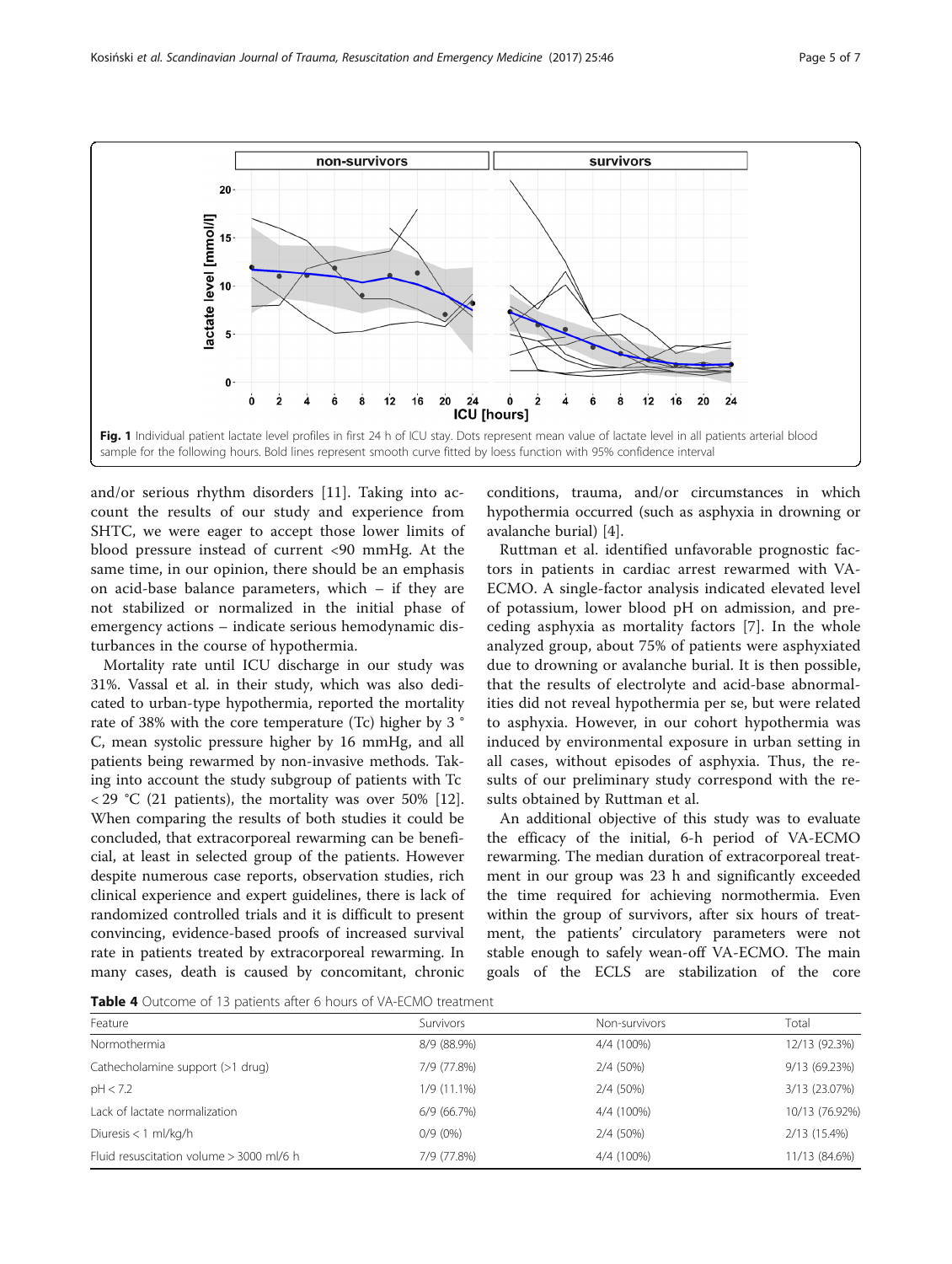<span id="page-5-0"></span>temperature and hemodynamic status, including cerebral perfusion, particularly in patients after cardiac arrest [4, [11\]](#page-6-0). Prompt normalization of acid-base balance parameters during the first six hours of VA-EMCO treatment may be prognostically significant, and proves the treatment to be effective, but is not clinically exhaustive. Therefore, based on our data, it seems that the use of short-term extracorporeal treatment of hypothermia, although economically cost-effective, is clinically not appropriate.

Severely hypothermic patients with cardiocirculatory instability represent a vulnerable group of patients and it is important to evaluate treatment strategies with invasive techniques, as lack of randomized studies makes causal inference of the benefit of such strategies uncertain. However, our study has a number of limitations. The small sample size affects the reliability of the findings. There was no control group with which to compare changes in parameters analyzed. The implementation of a standardized approach makes the results from this cohort study more valid, but the findings need to be interpreted with caution.

## Conclusions

In our preliminary study more pronounced markers of cardiocirculatory instability and organ hypoperfusion were observed in non-survivors. Future studies on indications to extracorporeal rewarming in severely hypothermic, non-arrested patients should focus on the extent of hemodynamic disturbances. In our opinion, there should be an emphasis on acid-base balance parameters, which – if they are not stabilized or normalized in the initial phase of emergency actions – indicate serious hemodynamic disturbances in the course of hypothermia. Short term (<6 h) extracorporeal treatment in severe hypothermic, non-arrested patients seems to be not clinically appropriate.

#### Abbreviations

APTT: Activated partial thromboplastin time; CK: Creatine kinase; CK-MB: Cardiac isoenzyme of creatine kinase; CO: Cardiac output; DBP: Diastolic blood pressure; ECLS: Extracorporeal life support; EtCO<sub>2</sub>: End-tidal CO<sub>2</sub>; Hb: Hemoglobin; hsTnT: High sensitivity troponin; ICU: Intensive Care Unit; INR: International normalized ratio; IQR: Lower and upper quartiles; LVEF: Left ventricular ejection fraction; Me: Median values; PaCO<sub>2</sub>: Partial pressure of  $CO<sub>2</sub>$  in arterial blood; PaO<sub>2</sub>: Partial pressure of  $O<sub>2</sub>$  in arterial blood; PLT: Platelets; SBP: Systolic blood pressure; SHTC: Severe Hypothermia Treatment Centre; Tc: Core body temperature; VA-ECMO: Extracorporeal membrane oxygenation arteriovenous configuration

### Acknowledgements

Not applicable.

#### Funding

No financial support was received for this study.

#### Availability of data and materials

The datasets used and/or analysed during the current study are available from the corresponding author on reasonable request.

### Authors' contributions

SK: designed the study, supervised data collection, took part in manuscript preparation, contributed substantially to the revision of the manuscript, takes responsibility for the paper as a whole. TD, AJ: supervised data collection, contributed substantially to the revision of the manuscript. AZ, MZ,PP, TS, KS: contributed substantially to the revision of the manuscript. JP, JKK, RG, PK, ŁK, RD: provided advise on study design, contributed to the revision of the manuscript. All authors read and approved the final manuscript.

#### Competing interest

The authors declare that they have no competing interests.

#### Consent for publication

Written informed consent was obtained from the patients for publication of their individual details in this manuscript. The consent form is held by the authors and is available for review by the Editor-in-Chief.

## Ethics approval and consent to participate

The prospective observational case-series study was approved by the Local Ethical Committee of the John Paul II Hospital in Cracow.

#### Publisher's Note

Springer Nature remains neutral with regard to jurisdictional claims in published maps and institutional affiliations.

#### Author details

<sup>1</sup>Department of Anesthesiology and Intensive Care, Pulmonary Hospital Zakopane, Poland. <sup>2</sup>Tatra Mountain Rescue Service, Zakopane, Poland.<br><sup>3</sup>Department of Anaesthesiology and Intensive Care Medical University <sup>3</sup>Department of Anaesthesiology and Intensive Care, Medical University of Silesia, ul. Ziołowa 45/47, 40-635 Katowice, Ochojec, Poland. <sup>4</sup>Polish Medical Air Rescue, Warsaw, Poland. <sup>5</sup>Department of Anesthesiology and Intensive Care, the John Paul II Hospital, Medical College of Jagiellonian University, Cracow, Poland. <sup>6</sup>Clinic of Interventional Cardiology, Institute of Cardiology, Jagiellonian University Medical College, John Paul II Hospital, Krakow, Poland. 7 Polish Society for Mountain Medicine and Rescue, Szczyrk, Poland. 8 Department of Disaster Medicine and Emergency Care, Jagiellonian University Medical College, Krakow, Poland. <sup>9</sup> Department of Combat Medicine, Military Institute, Warsaw, Poland. <sup>10</sup>Department of Bioinformatics and Telemedicine, Jagiellonian University Medical College, Cracow, Poland. 11Department of Cardiovascular Surgery and Transplantology, Institute of Cardiology Collegium Medicum, Jagiellonian University, John Paul II Hospital, Cracow, Poland. 12Department of Emergency Medical Services, Medical University of Warsaw, Warsaw, Poland.

## Received: 14 February 2017 Accepted: 25 April 2017 Published online: 02 May 2017

## References

- 1. Dietrichs ES, Sager G, Tveita T. Altered pharmacological effects of adrenergic agonists during hypothermia. Scand J Trauma Resusc Emerg Med. 2016;24: 143. doi:[10.1186/s13049-016-0339-8.](http://dx.doi.org/10.1186/s13049-016-0339-8)
- 2. Darocha T, Sobczyk D, Kosiński S, et al. New diastolic cardiomyopathy in patients with severe accidental hypothermia after ECMO rewarming: a caseseries observational study. Cardiovasc Ultrasound. 2015;13:31. doi:[10.1186/](http://dx.doi.org/10.1186/s12947-015-0027-2) [s12947-015-0027-2.](http://dx.doi.org/10.1186/s12947-015-0027-2)
- 3. Tveita T. Rewarming from hypothermia. Newer aspects on the pathophysiology of rewarming shock. Int J Circumpolar Health. 2000;59: 260–6.
- 4. Paal P, Gordon L, Strapazzon G, et al. Accidental hypothermia-an update. Scand J Trauma Resusc Emerg Med. 2016;24:111. doi:[10.1186/s13049-016-](http://dx.doi.org/10.1186/s13049-016-0303-7) [0303-7.](http://dx.doi.org/10.1186/s13049-016-0303-7)
- 5. Truhlár A, Deakinc CD, Soar J, et al. European resuscitation council guidelines for resuscitation 2015 section 4. Cardiac arrest in special circumstances. Resuscitation. 2015;95:148–201.
- 6. Brown D, Brugger H, Boyd J, et al. Accidental hypothermia. N Engl J Med. 2012;367:1930–8.
- 7. Ruttmann E, Weissenbacher A, Ulmer H, et al. Prolonged extracorporeal membrane oxygenation-assisted support provides improved survival in hypothermic patients with cardiocirculatory arrest. J Thorac Cardiovasc Surg. 2007;134:594–600.